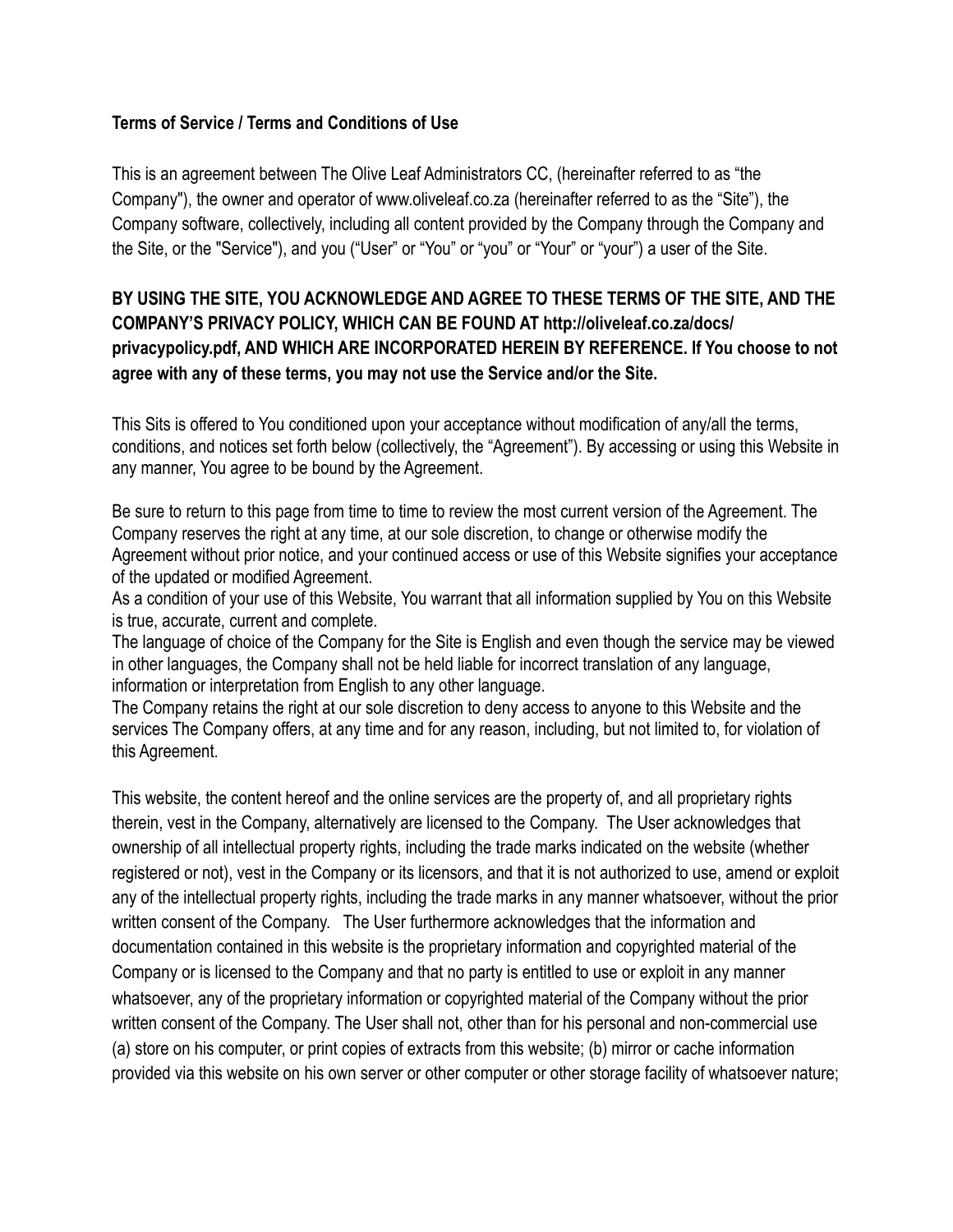or (c) copy, adapt, modify or re-use the text or graphics from this website, without the prior written consent of the Company.

These Terms of Service apply to all Users of the Site. Information provided by our Users through the Site may contain links to third party websites that are not owned or controlled by the Company. This website and online services may also make available other services, service providers, dealings, web sites and/or web pages operated by third parties offering material, information and online services (the "third party service"). The use of the third party services and the use of information collected by the operators of such services / sites are governed by the terms of use and privacy policies found at such sites (if any). Third party services are made available only as a convenience, and the inclusion within the online services of any link to a third party service does not imply endorsement by the Company of the operator of such site or any association between the Company and such operator. Any direct dealings between the User and any third party in connection with a third party service, including the delivery of and payment for goods and services and any other terms, conditions, warranties or representations associated with such dealings, are solely between the User and such third party or the operator of such site, the Company will

not be responsible or liable for any part of any such dealings. The Company has no control over, and assumes no responsibility for, the content, privacy policies, or practices of any third party websites. By using the Service, You expressly acknowledge and agree that the Company shall not be responsible for any damages, claims or other liability arising from or related to your use of any third-party website.

These terms and conditions of use regulate access to and use of this website. Please note that these terms and conditions are valid, binding and enforceable against all persons that access and/or use the Company website, web pages or any part hereof. The User is automatically bound by these terms and conditions by virtue of accessing this website. OUR TERMS AND CONDITIONS CONTAIN SPECIFIC PROVISIONS TO LIMIT OUR LIABILITY. THESE TERMS AND CONDITIONS HAVE BEEN SET OUT IN CAPITAL LETTERS. The User should pay particular attention to these terms and conditions since they limit the User's ability to recover losses which the User may incur in connection with the use of this website.

The Company reserves the right, in its sole discretion, to: (a) change these terms and conditions without notice to the User; (b) change the content and/or services available on or through the website; (c) discontinue any aspect of the website or service(s) available from the website; and/or (d) delete the website. The User is responsible for reviewing these terms and conditions each time it uses the website and online services. The User's continued use of the website and online services constitutes the User's agreement to the then current terms and conditions.

THE USE OF THIS WEBSITE AND ONLINE SERVICES IS AT THE USER'S OWN RISK. IN NO EVENT, INCLUDING WITHOUT LIMITATION, NEGLIGENCE, WILL I-INNOVATE, ITS SUBSIDIARIES, AFFILIATES, AGENTS, OFFICERS, DIRECTORS, EMPLOYEES, PARTNERS OR SUPPLIERS BE LIABLE TO THE USER OR ANY THIRD PARTY FOR ANY DAMAGES WHATSOEVER, INCLUDING, WITHOUT LIMITATION, SPECIAL, PUNITIVE, INCIDENTAL, INDIRECT OR CONSEQUENTIAL DAMAGES OF ANY KIND, OR THOSE RESULTING FROM LOSS OF USE, DATA OR PROFITS, VIRUSES, WORMS, SPAM, WHETHER OR NOT THE COMPANY HAS BEEN ADVISED OF THE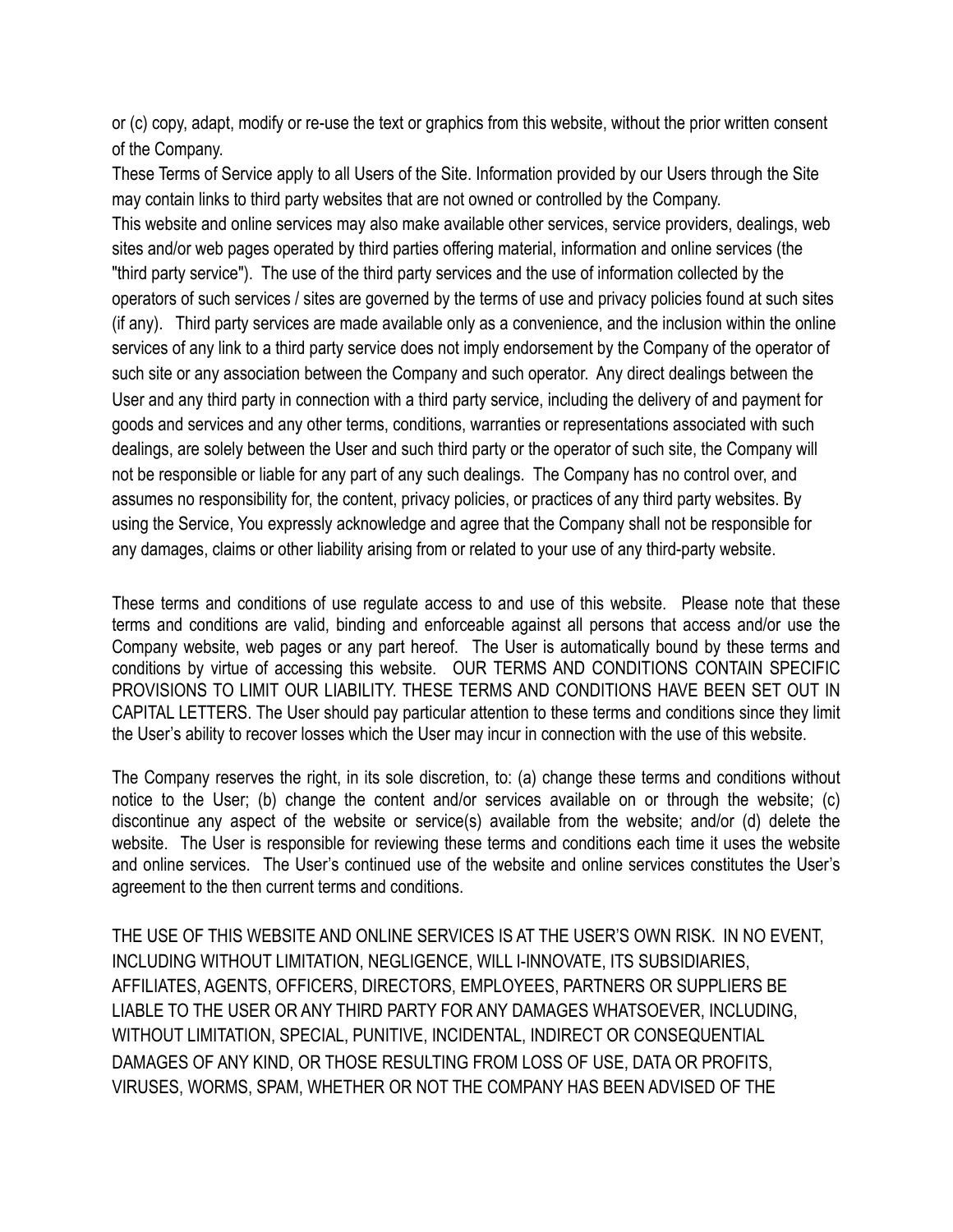POSSIBILITY OF SUCH DAMAGES, ARISING OUT OF OR IN CONNECTION WITH THE USE OF OR THE INABILITY TO USE THE ONLINE SERVICES, MATERIALS OR INFORMATION, THE STATEMENTS OR ACTIONS OF ANY THIRD PARTY ON OR THROUGH THE ONLINE SERVICES, MATERIALS OR INFORMATION OR ANY DEALINGS WITH VENDORS OR OTHER THIRD PARTIES, ANY UNAUTHORIZED ACCESS TO OR ALTERATION OF THE USER'S TRANSMISSIONS OR DATA, ANY INFORMATION THAT IS SENT OR RECEIVED OR NOT SENT OR RECEIVED, ANY FAILURE TO STORE OR LOSS OF DATA, FILES OR OTHER CONTENT, ANY SERVICES AVAILABLE THROUGH THE ONLINE SERVICES OR WEBSITE THAT ARE DELAYED OR INTERRUPTED, OR ANY WEBSITE REFERENCED OR LINKED TO FROM THE ONLINE SERVICES FEATURE.

## **If You are a consumer you have certain rights under South Africa's e-commerce legislation Chapter VII of the Electronic Communications and Transactions Act 25 of 2002 ("ECT Act")**

If You are a consumer as defined in the ECT Act and the goods and services You are using are not excluded from protection, You may have certain rights as a consumer under Chapter VII of the ECT Act. A consumer is defined in the ECT Act as a natural person who enters or intends entering into an electronic transaction with a supplier as the *end user* of the goods or services offered by that supplier. [For more information on these rights visit Acts Online or](http://www.acts.co.za/ect_act/index.htm) [www.acts.co.za](http://www.acts.co.za) [or http://www.acts.co.za/ect\\_act/](http://www.acts.co.za/ect_act/index.htm) index.htm and see Chapter VII. If You need more information about this please contact The Company. Nothing in this Agreement will be interpreted to deny consumers of any of the rights given to them under the ECT Act.

Information, ideas and opinions expressed on this site should not be regarded as professional advice or the official opinion of the Company. The Company cannot be held liable for illegal or unconstitutional content. The User indemnifies the Company from all liability in this regard.

- 1. Subject to your compliance with these Terms of Service, the Company hereby grants You permission to use the Service, provided that:
	- 1.1. your use of the Service as permitted is solely for your use, and You are not permitted to resell or charge others for use of or access to the Service, or in any other manner inconsistent with these Terms of Service;
	- 1.2. You shall not duplicate, transfer, give access to, copy or distribute any part of the Service in any medium whatsoever; and
	- 1.3. You shall otherwise comply with the terms and conditions of these Terms of Service and Privacy Policy.
- 2. You agree not to use or launch any automated system, including without limitation, "robots," "spiders," "offline readers," etc. or "load testers" such as wget, apache bench, mswebstress, httpload, blitz, Xcode Automator, Android Monkey, etc.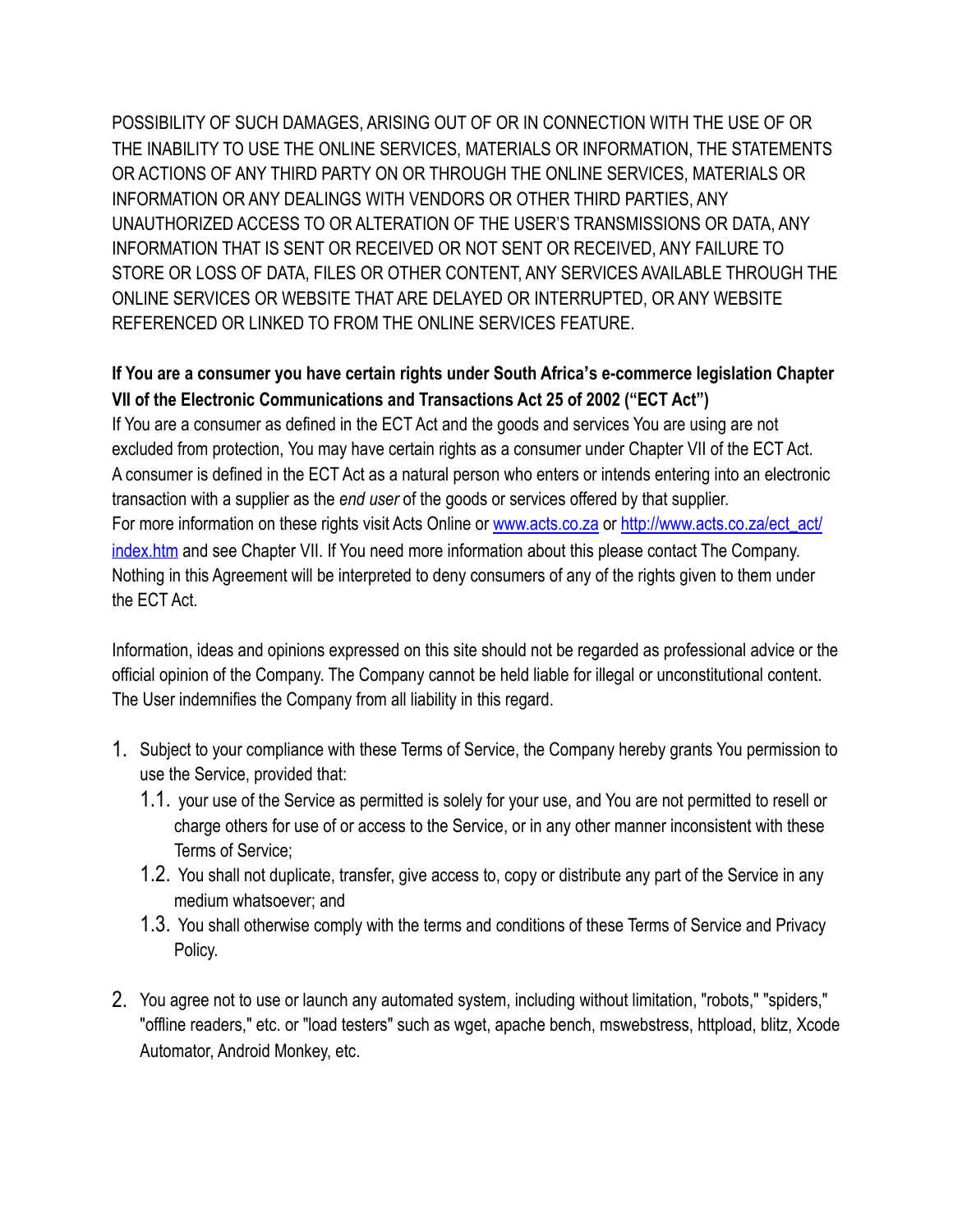- 3. No person, business or web site may use any technology to search and gain any information from this site without the prior written permission of the Company.
- 4. The use of search technology, such as "web-crawlers" or "web-spiders", to search and gain information from the site is not permitted.
- 5. You agree not to collect or harvest any personally identifiable information, from the Service, nor to use the communication systems provided by the Service for any commercial or spam purposes. You agree not to spam, or solicit any Users of the Service.
- 6. The design of the Site along with the Company created text, scripts, graphics, interactive features, the trademarks, service marks and logos contained therein are owned by the Company, subject to copyright and other intellectual property rights under the Republic of South Africa and foreign laws and international conventions. The Site is provided to You AS IS for your information and use only.
- 7. The Company reserves all rights not expressly granted in and to the Site. You agree to not engage in the use, copying, or distribution of any of the Site other than expressly permitted herein.
- 8. The Company reserves the right to discontinue any aspect of the Site at any time.
- 9. You agree that your use of the Site shall be at your sole risk. To the fullest extent permitted by law, the Company, its officers, directors, employees, and agents disclaim all warranties, express or implied, in connection with the Site and your use thereof.
- 10. The Company makes no warranties or representations about the accuracy or completeness of this Site's content and assumes no liability or responsibility whatsoever. The User understands that when using this website and online services, the User will be exposed to content from a variety of sources. The website and online services and other services and materials could include technical or other mistakes, inaccuracies or typographical errors or offensive, indecent, or objectionable content. If the User does so object, the User should not use this website and/or the online services. The information, services and materials may be out of date, and the Company gives no undertaking of any manner whatsoever to update such information, services or materials. Any information contained on our website, is intended for general information purposes only, and is not meant to be an endorsement or representation by the Company or any other party, and should in no way be construed as professional advice. The User should refrain from making any business decisions on the basis of this information without consulting the Company for advice related to your specific and precise requirements. Any reliance the User places on any content is strictly at the User's own risk.
- 11. The Company does not warrant, endorse, guarantee, or assume responsibility for any product or service advertised or offered by a third party through the Site or any hyperlinked website or other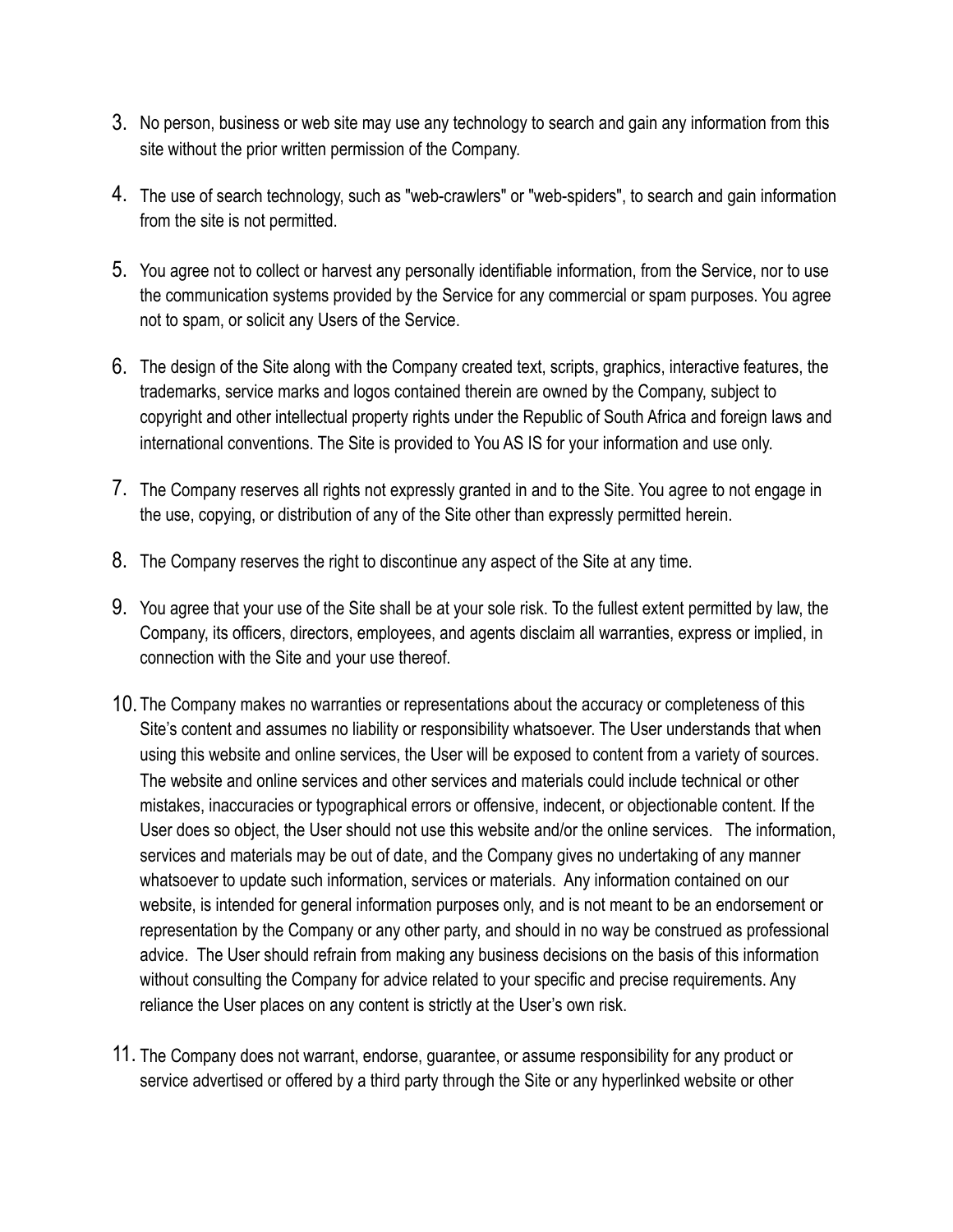advertising, and the Company will not be a party to or in any way be responsible for monitoring any transaction between you and third-party providers of products or services.

- 12.In no event shall the Company, its officers, directors, employees, or agents, be liable to You for any direct, indirect, incidental, special, or consequential damages whatsoever resulting from any:
	- 12.1. Errors, mistakes, or inaccuracies of content *inter alia,* pricing, availability, specials and advertising,
	- 12.2. Personal injury or property damage, of any nature whatsoever, resulting from your access to and use of our service,
	- 12.3. Any unauthorized access to or use of our secure servers and/or any and all personal information and/or financial information stored therein,
	- 12.4. Any interruption or termination of transmission to or from our servers,
	- 12.5. Any bugs, viruses, trojan horses, or the like, which may be transmitted to or through our service by any third party,
	- 12.6. Any errors or omissions in any content or for any loss or damage of any kind incurred as a result of your use of any content posted, emailed, transmitted, or otherwise made available via the Traveller in Me service, whether based on warranty, contract, or any other legal theory, and whether or not the Company is advised of the possibility of such damages, and/ or
	- 12.7. The disclosure of information pursuant to these terms of service or privacy policy. This limitation of liability shall apply to the fullest extent permitted by law in the applicable jurisdiction.
- 13. The Company may from time to time supply Users with information including but not limited statistics, comparisons and/or data collected on/by the Site, the Company shall not be held liable for the accuracy of this information, statistics, comparisons and/data.
- 14.Please be aware that by submitting content to this Website, postings on this Website or otherwise, including but not limited to hotel information, reviews, questions, comments, suggestions, ideas, You grant the Company a non-exclusive, royalty-free, perpetual, transferable, irrevocable and fully sublicensable right to:
	- 14.1. use, reproduce, modify, adapt, translate, distribute, publish, create derivative works from and publicly display such content in any media; and

14.2.use the name that you submit in connection with such content, posting or otherwise.

- 15.You acknowledge and agree that Submissions are non-confidential and non-proprietary.
- 16. The User agrees that it will only use this website, the information contained herein and the online services in respect of the specific purposes for which it is created. In using the website, information or online services, the User will not: (a) disrupt or interfere with any other user's enjoyment of such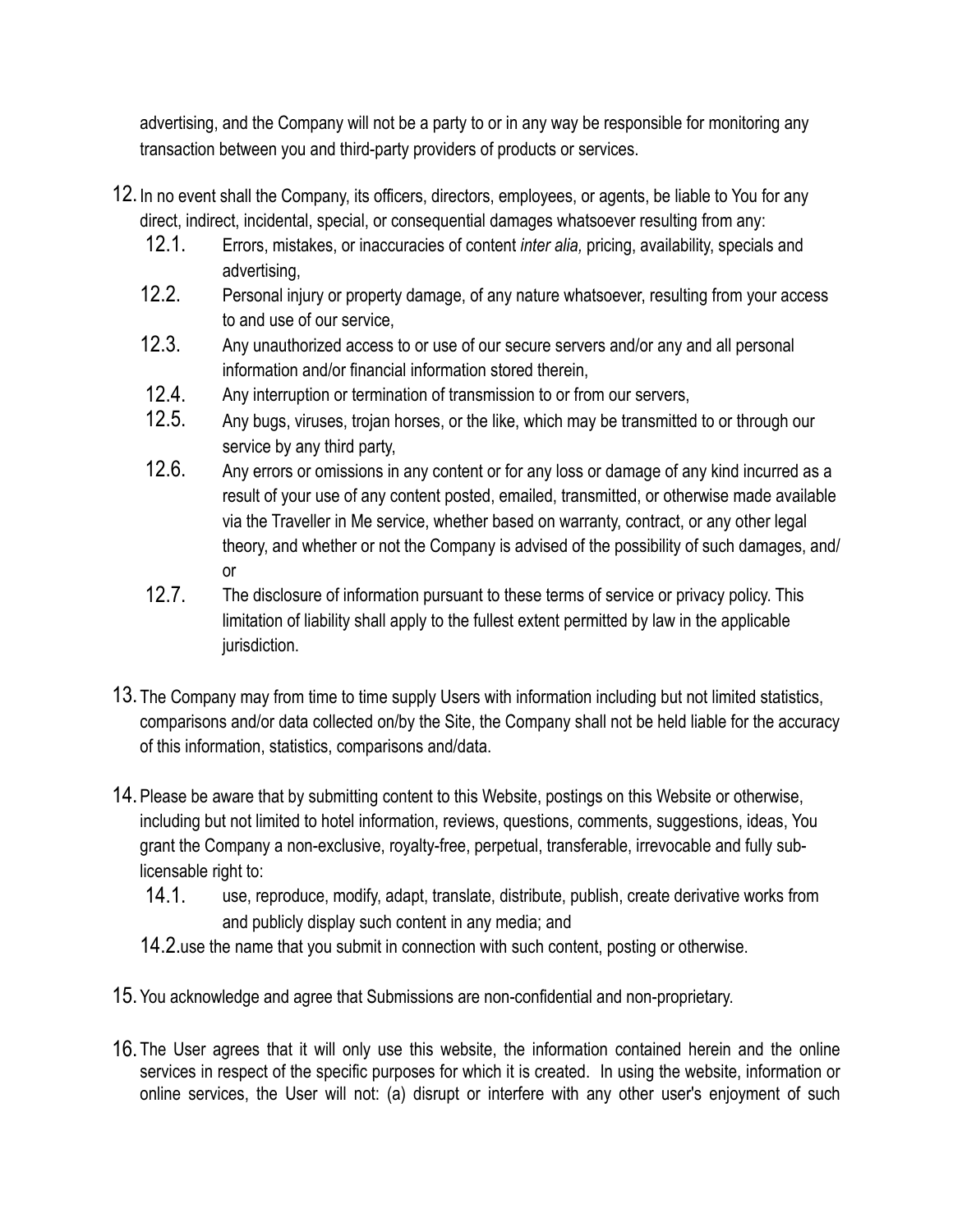services or materials or any affiliated or linked sites; (b) upload, post or otherwise transmit any viruses or other harmful, disruptive or destructive files; (c) create a false identity; (d) use or attempt to use another's account, password, service or system without authorization from the Company; (e) access or attempt to access any service or content which the User is not authorized to access; (f) disrupt or interfere with the security of, or otherwise cause harm to, any system resources, accounts, passwords, servers or networks connected to or accessible through such feature or any affiliated or linked sites; (g) conduct any surveys, contests, pyramid schemes, chain letters, junk email, spamming or any duplicative or unsolicited messages (commercial or otherwise); (h) threaten, defame, abuse, harass, stalk or otherwise violate the legal rights (including the rights of privacy and publicity) of others; (i) publish, post, upload, distribute or disseminate any defamatory, obscene, or unlawful topic, name, material or information; (j) upload or otherwise make available files that contain images, photographs, software or other material protected by intellectual property laws, including, without limitation, copyright, trademark, patents, designs, privacy and publicity laws unless the User owns or controls the rights thereto or has received all necessary authority to do the same; (k) advertise or offer to sell or buy any goods or services for any purpose; (l) violate any laws or regulations of the Republic of South Africa or any other country applicable.

- 17.You expressly agree not to post, upload to, transmit, distribute, store, create or otherwise publish through the Site any of the following:
	- 17.1. Any message, data, information, text, music, sound, photos, graphics, code or any other material ("Content") that is unlawful, defamatory, obscene, pornographic, indecent, lewd, suggestive, harassing, threatening, invasive of privacy or publicity rights, abusive, inflammatory, fraudulent or otherwise objectionable;
	- 17.2. Content that would constitute, encourage or provide instructions for a criminal offence, violate the rights of any party, or that would otherwise create liability or violate any local, national or international law,
	- 17.3. Content that may infringe any patent, trademark, trade secret, copyright or other intellectual or proprietary right of any party;
	- 17.4. Content that impersonates any person or entity or otherwise misrepresents your affiliation with a person or entity, including The Company;
	- 17.5.Unsolicited promotions, political campaigning, advertising, contests, raffles, or solicitations;
	- 17.6. Private information of any third party, including, without limitation, surname, addresses, phone numbers, email addresses, identity numbers and credit card numbers;
	- 17.7.Viruses, corrupted data or other harmful, disruptive or destructive files; or
	- 17.8.Content or links to content that, in the sole judgment of the Company,
		- 17.8.1.violates the terms and conditions of this Agreement,
		- 17.8.2.is objectionable,
		- 17.8.3.which restricts or inhibits any other person from using or enjoying the Site in any way whatsoever, or
		- 17.8.4.which may expose the Company or its affiliates or its users to any harm or liability of any type.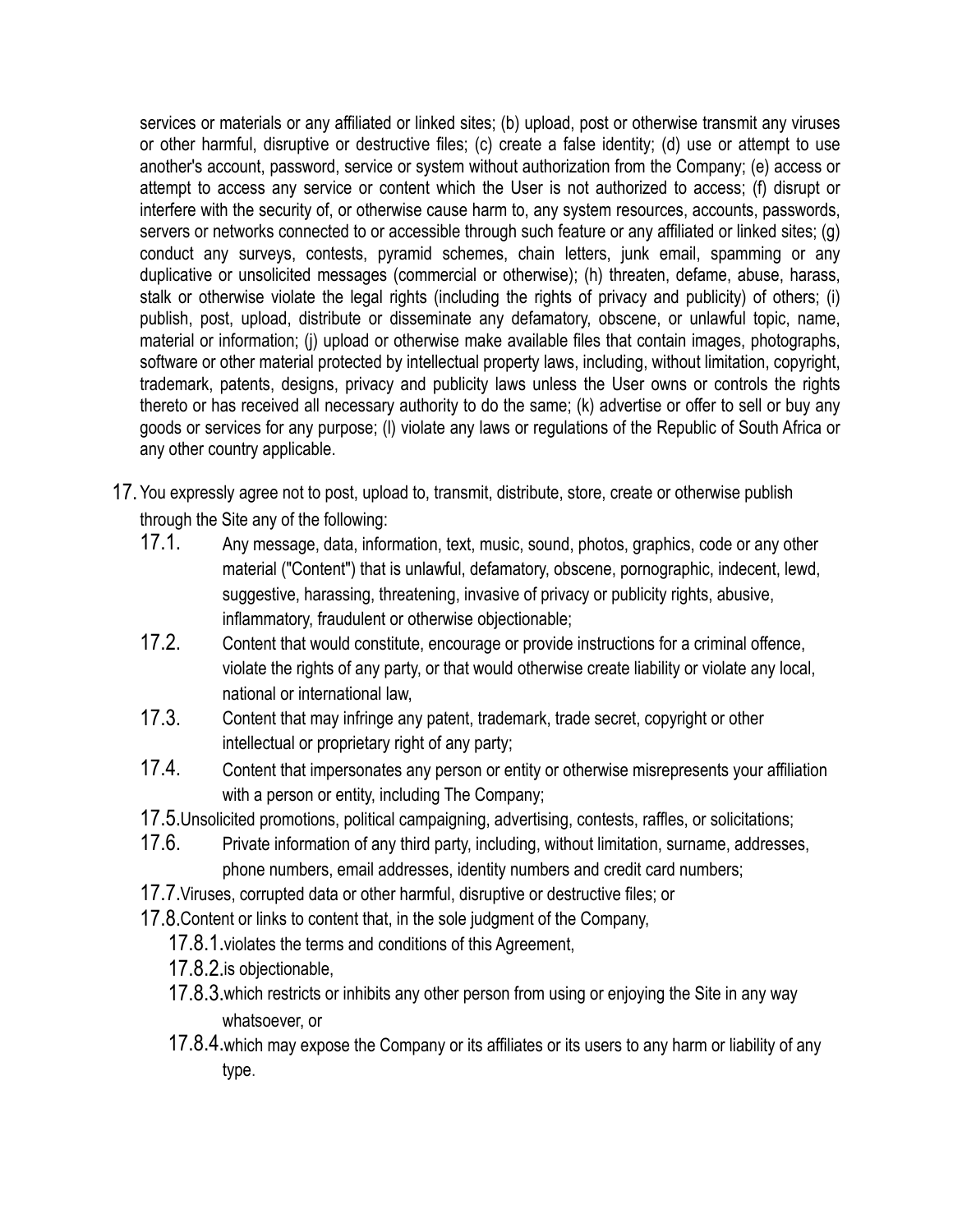- 18. The Site is controlled and offered by the Company from its facilities in the Republic of South Africa. The Company makes no representations that the Site is appropriate or available for use in other locations. Those who access or use the Site from other jurisdictions do so at their own volition and are responsible for compliance with local law.
- 19.You affirm that you are either more than 18 years of age, or possess legal parental or guardian consent, and are fully able and competent to enter into the terms, conditions, obligations, representations, and warranties set out in these Terms of Service, and to abide by and comply with these Terms of Service.
- 20. These Terms of Service, and any rights and licenses granted hereunder, may not be transferred or assigned by You, but may be assigned by the Company without restriction.
- 21.In the event of a dispute as to the content of these terms and conditions at any time, a certificate signed by the administrator responsible for maintaining the website shall be *prima facie* proof of the date of publication and content of the current version and all previous versions of these terms and conditions.
- 22.You agree that:
	- 22.1. the Site shall be deemed solely based in the Republic of South Africa;
	- 22.2. the Site shall be deemed a passive server that does not give rise to personal jurisdiction over the Company, either specific or general, in jurisdictions other than the Republic of South Africa; and
	- 22.3. that you agree to subject to the jurisdiction of the Republic of South Africa, more specifically the South Gauteng High Court, in the event of any legal dispute.
	- 22.4.These Terms of Service shall be governed by the laws of the Republic of South Africa.
	- 22.5. Any claim or dispute between You and The Company that arises in whole or in part from the Site shall be decided exclusively by a court of competent jurisdiction, more specifically the South Gauteng High Court, of South Africa.
- 23. These Terms of Service, together with the Privacy Policy at http://oliveleaf.co.za/docs/privacypolicy.pdf and any other legal notices published by The Company, shall constitute the entire Agreement between You and the Company concerning the Site.
- 24.If any provision of these Terms of Service is deemed invalid by a court of competent jurisdiction, the invalidity of such provision shall not affect the validity of the remaining provisions of these Terms of Service, which shall remain in full force and effect.
- 25.No waiver of any term of this these Terms of Service shall be deemed a further or continuing waiver of such term or any other term, and the Company's failure to assert any right or provision under these Terms of Service shall not constitute a waiver of such right or provision.